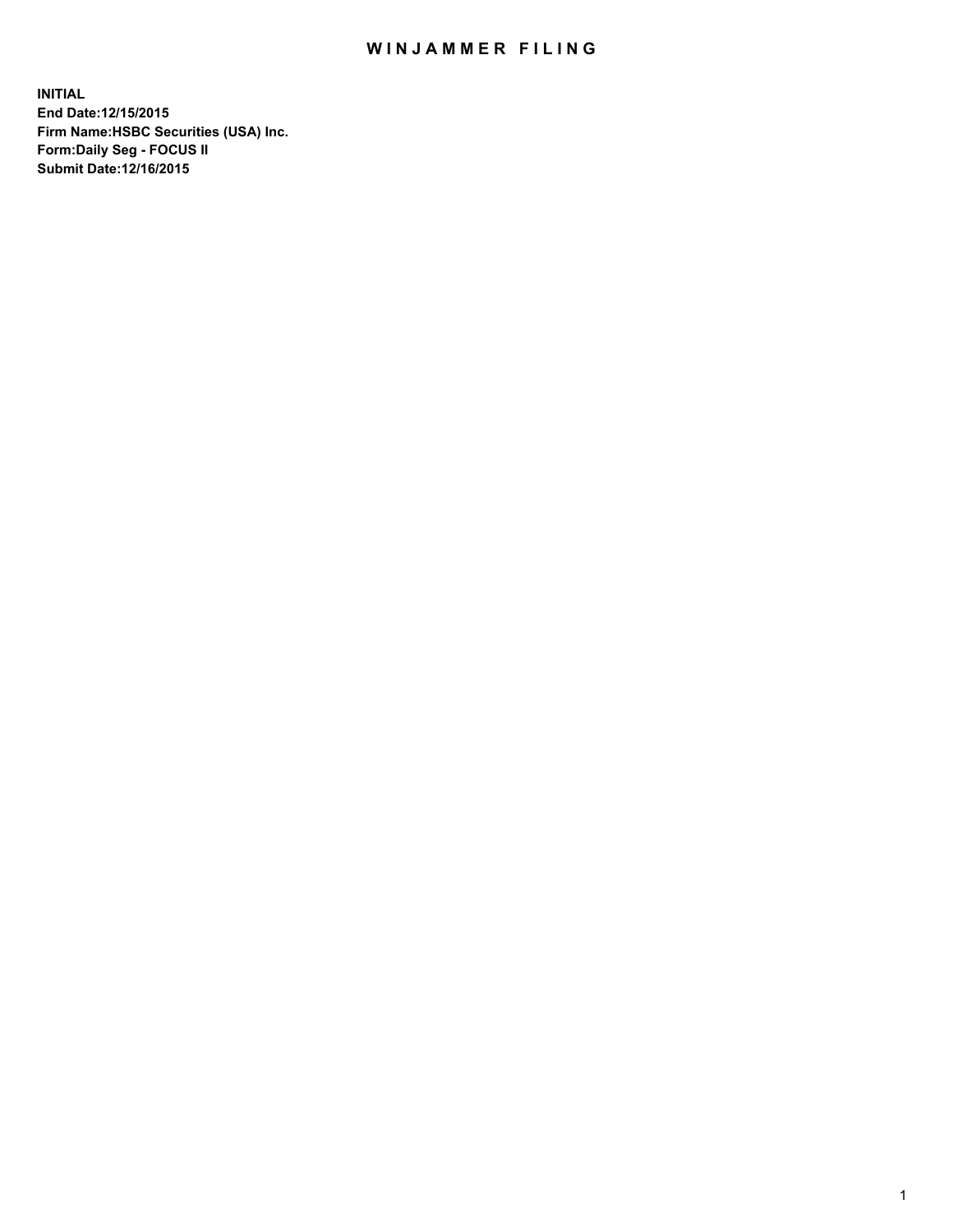## **INITIAL End Date:12/15/2015 Firm Name:HSBC Securities (USA) Inc. Form:Daily Seg - FOCUS II Submit Date:12/16/2015 Daily Segregation - Cover Page**

| Name of Company<br><b>Contact Name</b><br><b>Contact Phone Number</b><br><b>Contact Email Address</b>                                                                                                                                                                                                                          | <b>HSBC Securities (USA) Inc.</b><br>Steven richardson<br>212-525-6445<br>steven.richardson@us.hsbc.com |
|--------------------------------------------------------------------------------------------------------------------------------------------------------------------------------------------------------------------------------------------------------------------------------------------------------------------------------|---------------------------------------------------------------------------------------------------------|
| FCM's Customer Segregated Funds Residual Interest Target (choose one):<br>a. Minimum dollar amount: ; or<br>b. Minimum percentage of customer segregated funds required:%; or<br>c. Dollar amount range between: and; or<br>d. Percentage range of customer segregated funds required between: % and %.                        | 110,000,000<br><u>0</u><br>0 <sub>0</sub><br>0 <sub>0</sub>                                             |
| FCM's Customer Secured Amount Funds Residual Interest Target (choose one):<br>a. Minimum dollar amount: ; or<br>b. Minimum percentage of customer secured funds required:%; or<br>c. Dollar amount range between: and; or<br>d. Percentage range of customer secured funds required between:% and%.                            | 10,000,000<br><u>0</u><br>0 <sub>0</sub><br>0 <sub>0</sub>                                              |
| FCM's Cleared Swaps Customer Collateral Residual Interest Target (choose one):<br>a. Minimum dollar amount: ; or<br>b. Minimum percentage of cleared swaps customer collateral required:% ; or<br>c. Dollar amount range between: and; or<br>d. Percentage range of cleared swaps customer collateral required between:% and%. | 90,000,000<br>0 <sub>0</sub><br>00                                                                      |

Attach supporting documents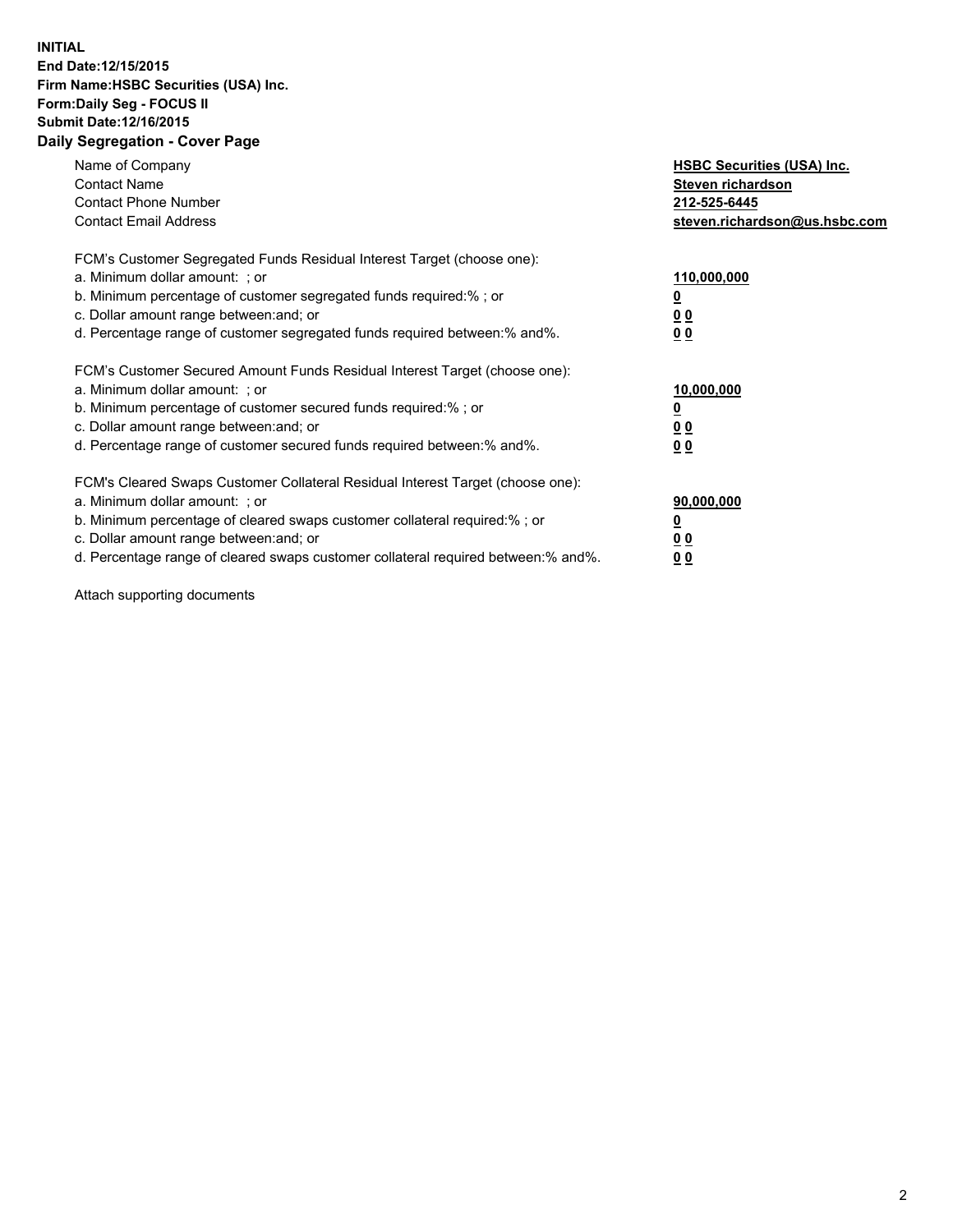**INITIAL End Date:12/15/2015 Firm Name:HSBC Securities (USA) Inc. Form:Daily Seg - FOCUS II Submit Date:12/16/2015 Daily Segregation - Secured Amounts**

## Foreign Futures and Foreign Options Secured Amounts Amount required to be set aside pursuant to law, rule or regulation of a foreign government or a rule of a self-regulatory organization authorized thereunder **0** [7305] 1. Net ledger balance - Foreign Futures and Foreign Option Trading - All Customers A. Cash **12,713,858** [7315] B. Securities (at market) **139,927,858** [7317] 2. Net unrealized profit (loss) in open futures contracts traded on a foreign board of trade **18,857,211** [7325] 3. Exchange traded options a. Market value of open option contracts purchased on a foreign board of trade **0** [7335] b. Market value of open contracts granted (sold) on a foreign board of trade **0** [7337] 4. Net equity (deficit) (add lines 1. 2. and 3.) **171,498,927** [7345] 5. Account liquidating to a deficit and account with a debit balances - gross amount **16,010,676** [7351] Less: amount offset by customer owned securities **-16,010,676** [7352] **0** [7354] 6. Amount required to be set aside as the secured amount - Net Liquidating Equity Method (add lines 4 and 5) **171,498,927** [7355] 7. Greater of amount required to be set aside pursuant to foreign jurisdiction (above) or line 6. **171,498,927** [7360] FUNDS DEPOSITED IN SEPARATE REGULATION 30.7 ACCOUNTS 1. Cash in banks A. Banks located in the United States **14,587,284** [7500] B. Other banks qualified under Regulation 30.7 **0** [7520] **14,587,284** [7530] 2. Securities A. In safekeeping with banks located in the United States **98,092,655** [7540] B. In safekeeping with other banks qualified under Regulation 30.7 **0** [7560] **98,092,655** [7570] 3. Equities with registered futures commission merchants A. Cash **0** [7580] B. Securities **0** [7590] C. Unrealized gain (loss) on open futures contracts **0** [7600] D. Value of long option contracts **0** [7610] E. Value of short option contracts **0** [7615] **0** [7620] 4. Amounts held by clearing organizations of foreign boards of trade A. Cash **0** [7640] B. Securities **0** [7650] C. Amount due to (from) clearing organization - daily variation **0** [7660] D. Value of long option contracts **0** [7670] E. Value of short option contracts **0** [7675] **0** [7680] 5. Amounts held by members of foreign boards of trade A. Cash **58,438,712** [7700] B. Securities **41,835,203** [7710] C. Unrealized gain (loss) on open futures contracts **18,857,211** [7720] D. Value of long option contracts **0** [7730] E. Value of short option contracts **0** [7735] **119,131,126** [7740] 6. Amounts with other depositories designated by a foreign board of trade **0** [7760] 7. Segregated funds on hand **0** [7765] 8. Total funds in separate section 30.7 accounts **231,811,065** [7770] 9. Excess (deficiency) Set Aside for Secured Amount (subtract line 7 Secured Statement Page 1 from Line 8) **60,312,138** [7380] 10. Management Target Amount for Excess funds in separate section 30.7 accounts **10,000,000** [7780] 11. Excess (deficiency) funds in separate 30.7 accounts over (under) Management Target **50,312,138** [7785]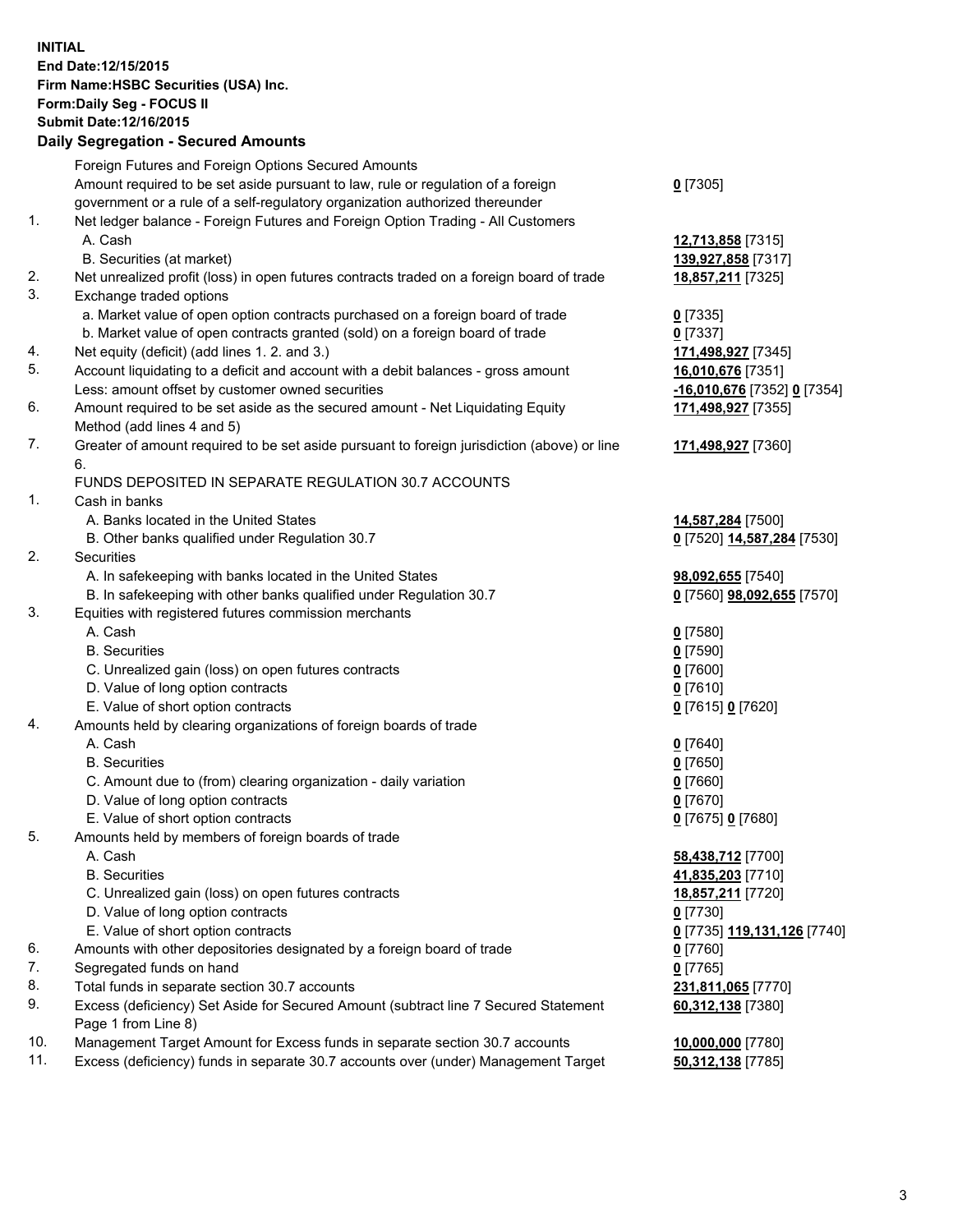**INITIAL End Date:12/15/2015 Firm Name:HSBC Securities (USA) Inc. Form:Daily Seg - FOCUS II Submit Date:12/16/2015 Daily Segregation - Segregation Statement** SEGREGATION REQUIREMENTS(Section 4d(2) of the CEAct) 1. Net ledger balance A. Cash **409,802,561** [7010] B. Securities (at market) **1,021,957,395** [7020] 2. Net unrealized profit (loss) in open futures contracts traded on a contract market **-13,628,345** [7030] 3. Exchange traded options A. Add market value of open option contracts purchased on a contract market **145,875,147** [7032] B. Deduct market value of open option contracts granted (sold) on a contract market **-81,592,532** [7033] 4. Net equity (deficit) (add lines 1, 2 and 3) **1,482,414,226** [7040] 5. Accounts liquidating to a deficit and accounts with debit balances - gross amount **27,480,726** [7045] Less: amount offset by customer securities **-27,480,571** [7047] **155** [7050] 6. Amount required to be segregated (add lines 4 and 5) **1,482,414,381** [7060] FUNDS IN SEGREGATED ACCOUNTS 7. Deposited in segregated funds bank accounts A. Cash **179,222,369** [7070] B. Securities representing investments of customers' funds (at market) **0** [7080] C. Securities held for particular customers or option customers in lieu of cash (at market) **184,733,082** [7090] 8. Margins on deposit with derivatives clearing organizations of contract markets A. Cash **43,177,196** [7100] B. Securities representing investments of customers' funds (at market) **149,259,656** [7110] C. Securities held for particular customers or option customers in lieu of cash (at market) **837,224,313** [7120] 9. Net settlement from (to) derivatives clearing organizations of contract markets **6,098,874** [7130] 10. Exchange traded options A. Value of open long option contracts **145,875,147** [7132] B. Value of open short option contracts **-81,592,532** [7133] 11. Net equities with other FCMs A. Net liquidating equity **130,162,073** [7140] B. Securities representing investments of customers' funds (at market) **0** [7160] C. Securities held for particular customers or option customers in lieu of cash (at market) **0** [7170] 12. Segregated funds on hand **0** [7150] 13. Total amount in segregation (add lines 7 through 12) **1,594,160,178** [7180] 14. Excess (deficiency) funds in segregation (subtract line 6 from line 13) **111,745,797** [7190] 15. Management Target Amount for Excess funds in segregation **110,000,000** [7194]

16. Excess (deficiency) funds in segregation over (under) Management Target Amount Excess

## **1,745,797** [7198]